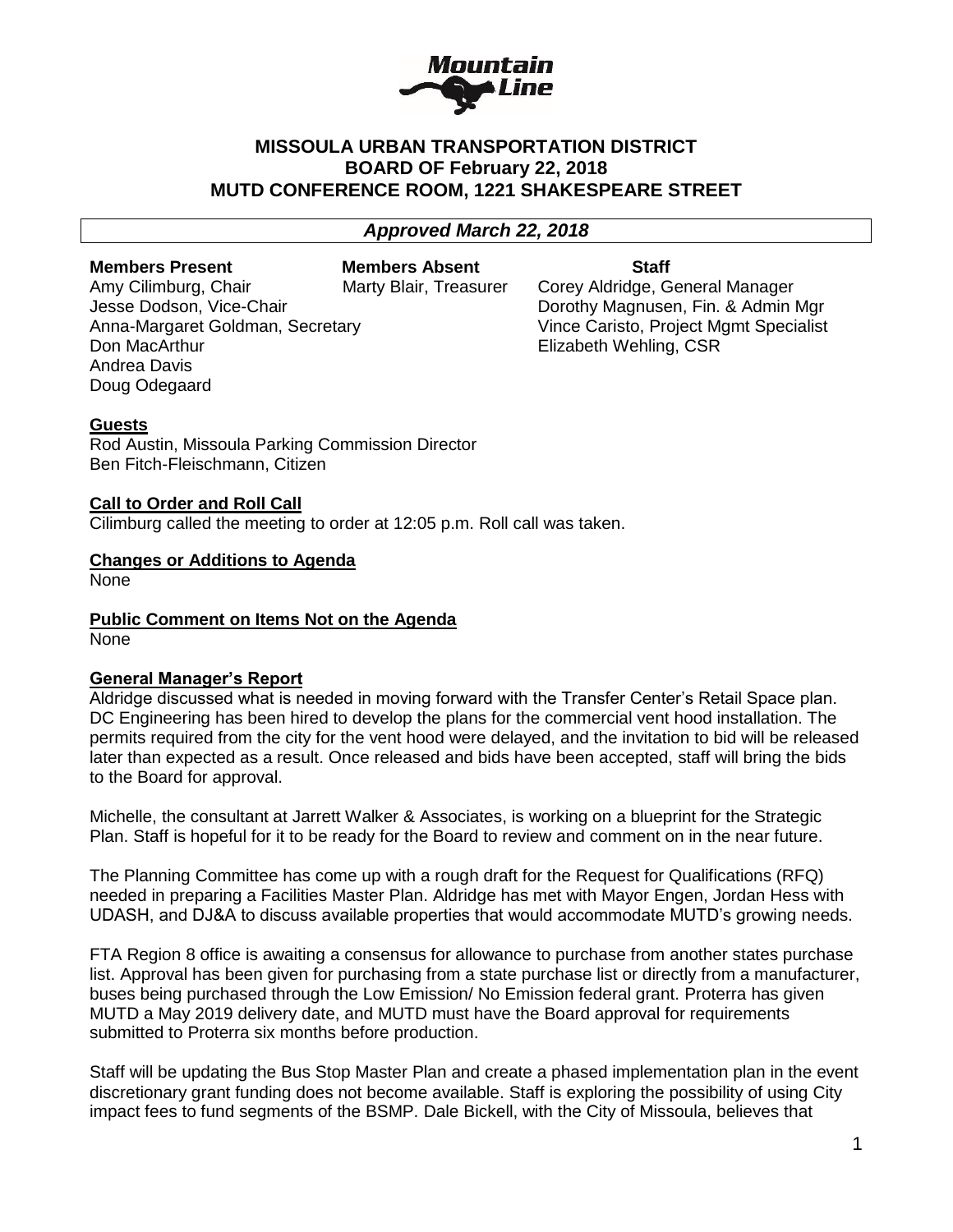MUTD has authority to collect impact fees directly. The City has offered to let Aldridge meet with their impact fee consultant when he is in town. Aldridge will bring the information back to the Board.

MDT has finalized the beginning of the Russell Street construction and is including MUTD in their weekly planning meetings so MUTD can make route and bus stop changes accordingly.

HDR Engineering has been conducting the Brooks Street TOD Study, which is on hold currently. The Midtown Mojo group wants to find way to make HDR's final report be transformative. Research is being done to see if a bi-direction Bus Rapid Transit lane (BRT) could be implemented. Midtown Mojo will look into this idea.

## **Minutes of January 25, 2018**

MacArthur made a motion to approve the minutes of January 25, 2018, seconded by Dodson. The motion carried unanimously.

## **January 2018 Financial Statements and Ridership Reports**

Davis gave an overview of the January 2019 Financial Statements and Ridership Reports. Capital Reserves are sitting at \$1.6 million, with FY2018 annual contributions totaling to \$175,000. Operating Reserves are at \$2.7 million, funded through the mill levy that will go to future operating needs. FY2018 annual contribution to the Operating Reserves is \$1.3 million. January 2018 shows a net change before Federal Capital Contributions of \$110,075, compared to the January 2017 contribution of \$1,447.

Fixed Route ridership for January 2018 is 5,559 higher compared to January 2017. January 2018 is the record high for ridership in the month of January. ADA ridership is 586 more in January 2018 than January 2017. Senior Van ridership is 395 less in January 2018 as compared to January 2017.

Davis made a motion to accept the January 2018 Financial Statements and Ridership Reports, seconded by Goldman. The motion carried unanimously.

### **FFY2019 Community Coordination Plan & MDT Grant Application**

Logan discussed the purpose of the Community Coordination Grant, allowing MUTD to purchase a few ADA Paratransit vehicles for Operations. The goal for FFY2019 is to obtain a spare ADA comparable vehicle, per FTA standards allowing a 20% ratio of spare vehicles. As the only local organization applying for vehicle funding, MUTD is the number one priority.

The application requests \$80,000 in 5310 capital funds for the purchase of two (2) converted Mini-Vans. The 5310 funds will pay for 80% or \$64,000, with a local match of 20% or \$16,000.

Cilimburg opened a Public Hearing at 12:50 p.m. to receive comment on the Federal Fiscal Year 2019 Community Coordination Plan and Montana Department of Transportation Grant Application.

No public comment was received.

The Public Hearing closed at 12:52 p.m.

Dodson made a motion to approve the FFY2019 Community Coordination Plan and MDT Grant Application, seconded by MacArthur. The motion carried unanimously.

### **Procurement Procedures Manual**

Caristo gave an overview of the updated version of the Procurement Procedures Manual, and why it is a necessity to MUTD. FTA had found numerous deficiencies within procurement procedures used by MUTD in the years leading up to the FY2016 Triennial Review. The changes needed to the manual were so extensive that staff decided to completely re-write it.